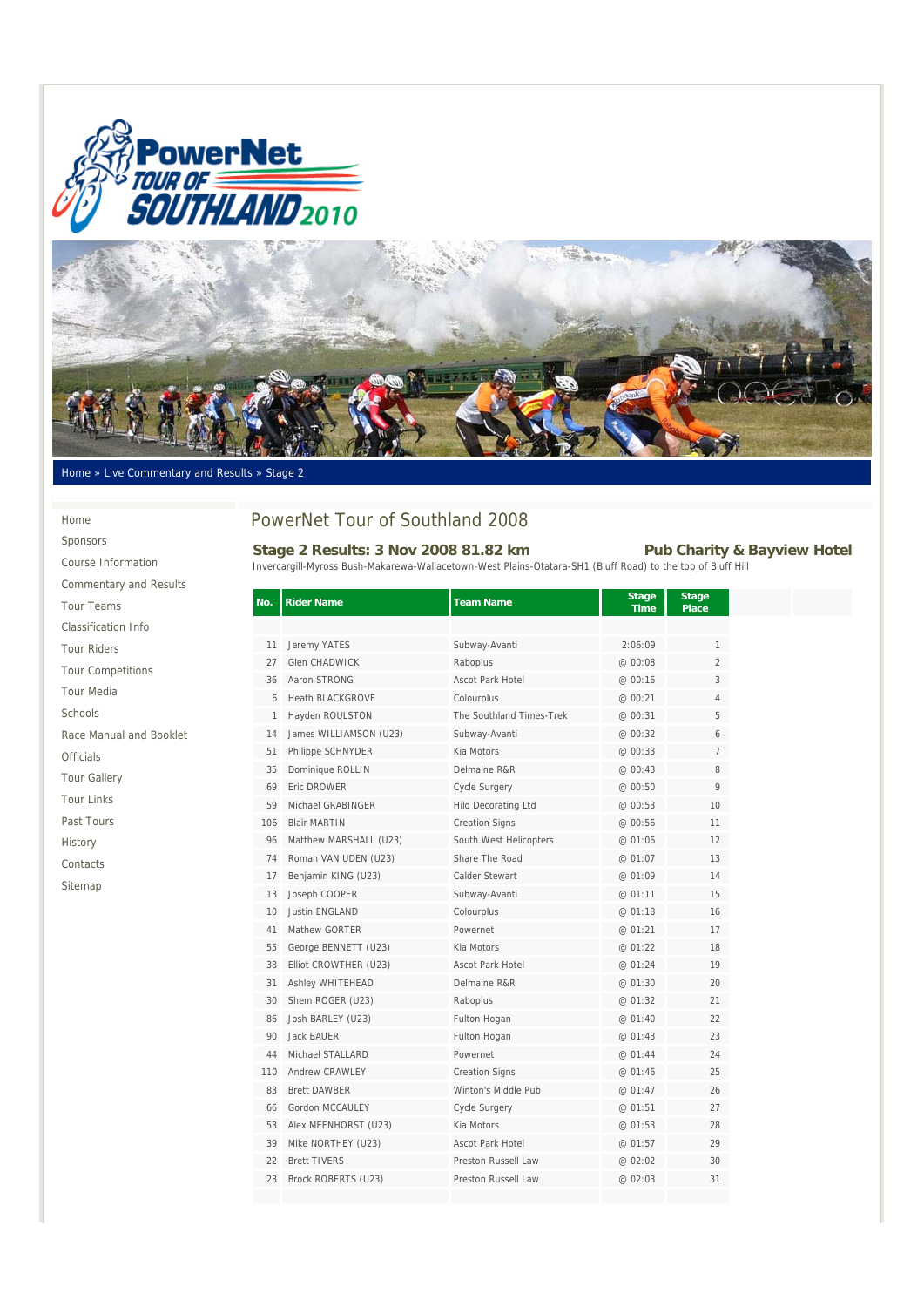| 28<br>3<br>33<br>29<br>111<br>19<br>76<br>32<br>75<br>108<br>107<br>15<br>21<br>$\overline{4}$<br>93<br>114<br>112<br>64<br>80<br>85<br>34<br>56<br>63<br>26<br>70<br>95<br>52<br>54<br>113<br>57<br>88 | Peter LATHAM<br>Paul ODLIN                | Raboplus<br>The Southland Times-Trek            | @ 02:05<br>@ 02:06 | 32<br>33 |
|---------------------------------------------------------------------------------------------------------------------------------------------------------------------------------------------------------|-------------------------------------------|-------------------------------------------------|--------------------|----------|
|                                                                                                                                                                                                         |                                           |                                                 |                    |          |
|                                                                                                                                                                                                         |                                           |                                                 |                    |          |
|                                                                                                                                                                                                         | Matt SILLARS (U23)                        | Delmaine R&R                                    | @ 02:09            | 34       |
|                                                                                                                                                                                                         | <b>Justin KERR</b>                        | Raboplus                                        | @ 02:12            | 35       |
|                                                                                                                                                                                                         | Richard ROLLINSON                         | <b>Energy Smart</b>                             | @ 02:16            | 36       |
|                                                                                                                                                                                                         | Alex MCGREGOR (U23)                       | Calder Stewart                                  | @ 02:18            | 37       |
|                                                                                                                                                                                                         | <b>Nick LOVEGROVE</b>                     | Hudson Gavin Martin                             | @ 02:25            | 38       |
|                                                                                                                                                                                                         | Mark LANGLANDS (U23)                      | Delmaine R&R                                    | @ 02:26            | 39       |
|                                                                                                                                                                                                         | Ryan WILLS (U23)                          | Share The Road                                  | @ 02:32            | 40       |
|                                                                                                                                                                                                         | Alex MALONE                               | <b>Creation Signs</b>                           | @ 02:35            | 41       |
|                                                                                                                                                                                                         | David EVANS                               | <b>Creation Signs</b>                           | @ 02:36            | 42       |
|                                                                                                                                                                                                         | Jesse SERGENT (U23)                       | Subway-Avanti                                   | @ 02:37            | 43       |
|                                                                                                                                                                                                         | Stephen ELDEN                             | Preston Russell Law                             | @ 02:38            | 44       |
|                                                                                                                                                                                                         | Michael TORCKLER (U23)                    | The Southland Times-Trek                        | @ 02:43            | 45       |
|                                                                                                                                                                                                         | Jonathon ATKINSON                         | Riverside Rentals                               | @ 02:45            | 46       |
|                                                                                                                                                                                                         | Nicholas ATKINSON                         | <b>Energy Smart</b>                             | @ 02:45            | 47       |
|                                                                                                                                                                                                         | Dennis FARRELL                            | <b>Energy Smart</b>                             | @ 02:47            | 48       |
|                                                                                                                                                                                                         | Bradley ALDRICH (U23)                     | Sycamore Print                                  | @ 02:51            | 49       |
|                                                                                                                                                                                                         | Andrew FAGLES                             | Hudson Gavin Martin                             | @ 02:52            | 50       |
|                                                                                                                                                                                                         | Chris SANSON (U23)                        | Winton's Middle Pub                             | @ 02:53            | 51       |
|                                                                                                                                                                                                         | Sam KING-TURNER                           | Delmaine R&R                                    | @ 02:54            | 52       |
|                                                                                                                                                                                                         | Charles DIONNE                            | <b>Hilo Decorating Ltd</b>                      | @02:57             | 53       |
|                                                                                                                                                                                                         | Andy MCNAB (U23)                          | Sycamore Print                                  | @ 02:59            | 54       |
|                                                                                                                                                                                                         | Robin REID                                | Raboplus                                        | @ 03:01            | 55       |
|                                                                                                                                                                                                         | Tom SCULLY (U23)                          | Cycle Surgery                                   | @ 03:02            | 56       |
|                                                                                                                                                                                                         | Alan WILLIAMS                             | Riverside Rentals                               | @ 03:04            | 57       |
|                                                                                                                                                                                                         | Will DICKESON                             | Kia Motors                                      | @ 03:05            | 58       |
|                                                                                                                                                                                                         | Samuel EADIE (U23)                        | Kia Motors                                      | @ 03:12            | 59       |
|                                                                                                                                                                                                         | <b>Andrew PHILLIPS</b>                    | <b>Energy Smart</b>                             | @ 03:21            | 60       |
|                                                                                                                                                                                                         | Chuck COYLE                               | <b>Hilo Decorating Ltd</b>                      | @ 03:23            | 61       |
|                                                                                                                                                                                                         | <b>Scott RAINSFORD</b>                    | Fulton Hogan                                    | @ 03:24            | 62       |
| 65                                                                                                                                                                                                      | Latham CROFT (U23)                        | Sycamore Print                                  | @ 03:28            | 63       |
| 48                                                                                                                                                                                                      | Tyler LOCKE (U23)                         | <b>Now-MS Society</b>                           | @ 03:29            | 64       |
| 82                                                                                                                                                                                                      | Leon HEXTALL (U23)                        | Winton's Middle Pub                             | @ 03:34            | 65       |
| 18                                                                                                                                                                                                      | Brad CARTER (U23)                         | Calder Stewart                                  | @ 03:35            | 66       |
| 81                                                                                                                                                                                                      | James GIBSON                              | Winton's Middle Pub                             | @ 03:37            | 67       |
| 25                                                                                                                                                                                                      | <b>Brad HALL</b>                          | Preston Russell Law                             | @ 03:38            | 68       |
| 87                                                                                                                                                                                                      | Alasdair DEMPSEY                          | Fulton Hogan                                    | @ 03:39            | 69       |
| 62                                                                                                                                                                                                      | Alexander RAY (U23)                       | Sycamore Print                                  | @ 03:40            | 70       |
| 105                                                                                                                                                                                                     | Tim PEARCE                                | Southern Inst. Of Technology                    | @ 03:50            | 71       |
| $\overline{7}$                                                                                                                                                                                          | Marc RYAN                                 | Colourplus                                      | @ 03:52            | 72       |
| 84                                                                                                                                                                                                      | David AYRE (U23)                          | Winton's Middle Pub                             | @ 03:52            | 73       |
| 8                                                                                                                                                                                                       | Westley GOUGH (U23)                       | Colourplus                                      | @ 03:55            | 74       |
| 115                                                                                                                                                                                                     | Colin ROBERTSON                           | <b>Energy Smart</b>                             | @ 04:05            | 75       |
| 73                                                                                                                                                                                                      | Aaron LAWSON (U23)<br><b>Joel PEARSON</b> | Share The Road                                  | @ 04:13            | 76       |
| 42                                                                                                                                                                                                      |                                           | Powernet                                        | @ 04:23            | 77       |
| 77<br>91                                                                                                                                                                                                | Nico DE JONG<br><b>Winston BRIGGS</b>     | Hudson Gavin Martin<br><b>Riverside Rentals</b> | @ 04:24<br>@ 04:27 | 78<br>79 |
| 78                                                                                                                                                                                                      | Jamie WHYTE                               | Hudson Gavin Martin                             | @ 04:29            | 80       |
| $\overline{2}$                                                                                                                                                                                          | Sam BEWLEY (U23)                          | The Southland Times-Trek                        | @ 04:32            | 81       |
| 20                                                                                                                                                                                                      | James MCCOY (U23)                         | Calder Stewart                                  | @ 04:32            | 82       |
| 103                                                                                                                                                                                                     | Matt DOUGLAS                              | Southern Inst. Of Technology                    | @ 04:32            | 83       |
| 45                                                                                                                                                                                                      | Paul WINTERBOURNE                         | Powernet                                        | @ 04:33            | 84       |
| 92                                                                                                                                                                                                      | Colin CORNBERG (U23)                      | Riverside Rentals                               | @ 04:36            | 85       |
| 40                                                                                                                                                                                                      | Bevan MASON                               | Ascot Park Hotel                                | @ 04:37            | 86       |
| 79                                                                                                                                                                                                      | Jeremy MEECH                              | Hudson Gavin Martin                             | @ 04:39            | 87       |
| 101                                                                                                                                                                                                     | <b>Jonty TAYLOR</b>                       | Southern Inst. Of Technology                    | @ 04:50            | 88       |
| 60                                                                                                                                                                                                      | Kirk O'BEE                                | Hilo Decorating Ltd                             | @ 04:54            | 89       |
| 104                                                                                                                                                                                                     | Sheldon GORTER (U23)                      | Southern Inst. Of Technology                    | @ 05:01            | 90       |
| 61                                                                                                                                                                                                      |                                           |                                                 |                    |          |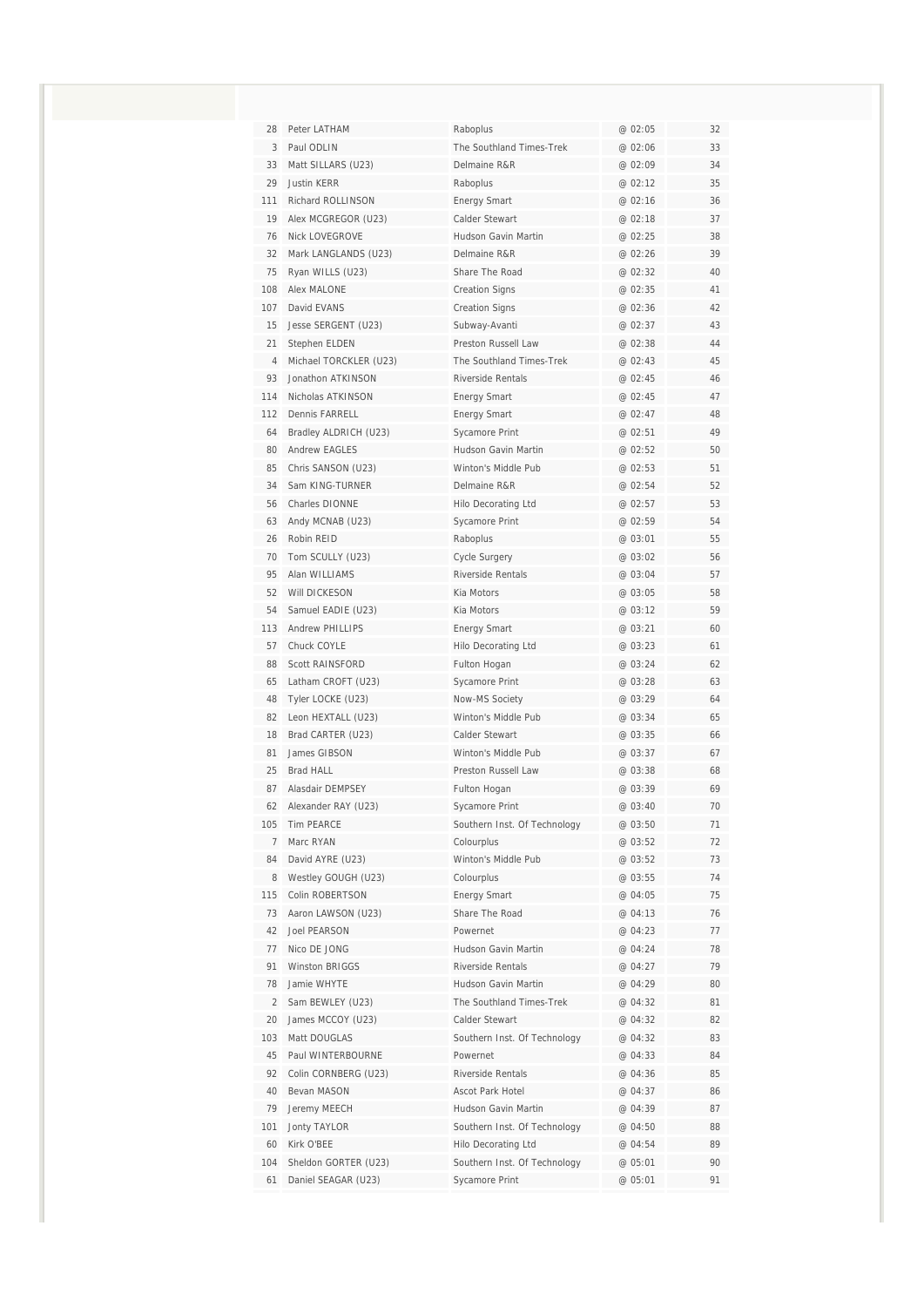| © 2008 Tour of Southland.   |     | 97. Travis KANE       | South West Helicopters       | @ 05:09    | 92          |
|-----------------------------|-----|-----------------------|------------------------------|------------|-------------|
| Live data provided by Gen-i | 9   | Logan HUTCHINGS       | Colourplus                   | @ 05:11    | 93          |
| Southland                   | 58  | Omer KEM              | Hilo Decorating Ltd          | @ 05:13    | 94          |
|                             | 12  | Hayden GODFREY        | Subway-Avanti                | @ 05:16    | 95          |
|                             | 98  | Mark MATTHEWS         | South West Helicopters       | @ 05:17    | 96          |
|                             | 71  | Matthew GILBERT       | Share The Road               | @ 05:18    | 97          |
|                             | 89  | Tim HARGRAVE          | Fulton Hogan                 | @ 05:30    | 98          |
|                             | 46  | Sheldon DEENY         | Now-MS Society               | @ 05:31    | 99          |
|                             | 43  | John ALABASTER        | Powernet                     | @ 05:36    | 100         |
|                             | 99  | Simon CROOM           | South West Helicopters       | @ 05:51    | 101         |
|                             | 5   | Shane MELROSE         | The Southland Times-Trek     | @ 05:53    | 102         |
|                             | 37  | Clinton AVERY (U23)   | Ascot Park Hotel             | @ 05:53    | 103         |
|                             | 50  | Aaron SCHNEIDER (U23) | Now-MS Society               | @ 05:55    | 104         |
|                             | 109 | Nathan PAGE           | <b>Creation Signs</b>        | @ 06:02    | 105         |
|                             | 102 | Rodney WEIBERG        | Southern Inst. Of Technology | @ 06:11    | 106         |
|                             | 68  | James FAIRWEATHER     | <b>Cycle Surgery</b>         | @ 06:15    | 107         |
|                             | 49  | Cory GREENBERG (U23)  | Now-MS Society               | @ 06:18    | 108         |
|                             | 67  | Chris O'CONNOR (U23)  | <b>Cycle Surgery</b>         | @ 06:50    | 109         |
|                             | 94  | <b>Brian BIGGS</b>    | Riverside Rentals            | @ 07:38    | 110         |
|                             | 24  | Josh PAGE             | Preston Russell Law          | @ 07:56    | 111         |
|                             | 72  | Adam COKER (U23)      | Share The Road               | @ 09:14    | 112         |
|                             | 47  | Peter RENNIE (U23)    | Now-MS Society               | @ 10:13    | 113         |
|                             | 100 | Garth COOPER          | South West Helicopters       | @ 12:22    | 114         |
|                             | 16  | Adam SEMPLE (U23)     | Calder Stewart               | <b>DNS</b> | $\mathbf 0$ |
|                             |     |                       |                              |            |             |

Live data provided by Gen-i Southland. Results data generated from SportCalc (www.sportcalc.co.nz)

#### **PowerNet General Classification (After stage 2)**

| No.          | <b>Rider Name</b>       | <b>Team Name</b>         | G C<br><b>Time</b> | G C<br><b>Place</b> | <b>Bonus</b> | <b>Penalty</b> |
|--------------|-------------------------|--------------------------|--------------------|---------------------|--------------|----------------|
|              |                         |                          |                    |                     |              |                |
| 11           | Jeremy YATES            | Subway-Avanti            | 2:16:10            | 1                   | 00:06        |                |
| 6            | <b>Heath BLACKGROVE</b> | Colourplus               | @ 00:25            | 2                   |              |                |
| 27           | <b>Glen CHADWICK</b>    | Raboplus                 | @ 00:29            | 3                   | 00:04        |                |
| 36           | Aaron STRONG            | <b>Ascot Park Hotel</b>  | @ 00:34            | 4                   | 00:02        |                |
| 14           | James WILLIAMSON (U23)  | Subway-Avanti            | @ 00:38            | 5                   |              |                |
| $\mathbf{1}$ | Hayden ROULSTON         | The Southland Times-Trek | @ 00:44            | 6                   |              |                |
| 51           | Philippe SCHNYDER       | Kia Motors               | @ 00:50            | 7                   |              |                |
| 35           | Dominique ROLLIN        | Delmaine R&R             | @ 00:59            | 8                   | 00:03        |                |
| 69           | Eric DROWER             | Cycle Surgery            | @ 01:00            | 9                   |              |                |
| 59           | Michael GRABINGER       | Hilo Decorating Ltd      | @ 01:14            | 10                  |              |                |
| 13           | Joseph COOPER           | Subway-Avanti            | @ 01:17            | 11                  |              |                |
| 106          | <b>Blair MARTIN</b>     | <b>Creation Signs</b>    | @ 01:18            | 12                  |              |                |
| 10           | <b>Justin ENGLAND</b>   | Colourplus               | @ 01:22            | 13                  |              |                |
| 55           | George BENNETT (U23)    | Kia Motors               | @ 01:39            | 14                  |              |                |
| 74           | Roman VAN UDEN (U23)    | Share The Road           | @ 01:43            | 15                  | 00:01        |                |
| 38           | Elliot CROWTHER (U23)   | Ascot Park Hotel         | @ 01:44            | 16                  |              |                |
| 31           | Ashley WHITEHEAD        | Delmaine R&R             | @ 01:49            | 17                  |              |                |
| 17           | Benjamin KING (U23)     | Calder Stewart           | @ 01:52            | 18                  |              |                |
| 30           | Shem ROGER (U23)        | Raboplus                 | @ 01:57            | 19                  |              |                |
| 41           | Mathew GORTER           | Powernet                 | @ 01:59            | 20                  |              |                |
| 66           | Gordon MCCAULEY         | Cycle Surgery            | @ 02:01            | 21                  |              |                |
| 110          | Andrew CRAWLEY          | <b>Creation Signs</b>    | @ 02:08            | 22                  |              |                |
| 53           | Alex MEENHORST (U23)    | Kia Motors               | @ 02:10            | 23                  |              |                |
| 96           | Matthew MARSHALL (U23)  | South West Helicopters   | @ 02:14            | 24                  |              |                |
| 39           | Mike NORTHEY (U23)      | <b>Ascot Park Hotel</b>  | @ 02:17            | 25                  |              |                |
| 3            | Paul ODLIN              | The Southland Times-Trek | @ 02:19            | 26                  |              |                |
| 86           | Josh BARLEY (U23)       | Fulton Hogan             | @ 02:21            | 27                  |              |                |
| 44           | Michael STALLARD        | Powernet                 | @ 02:22            | 28                  |              |                |
| 90           | <b>Jack BAUER</b>       | Fulton Hogan             | @ 02:24            | 29                  |              |                |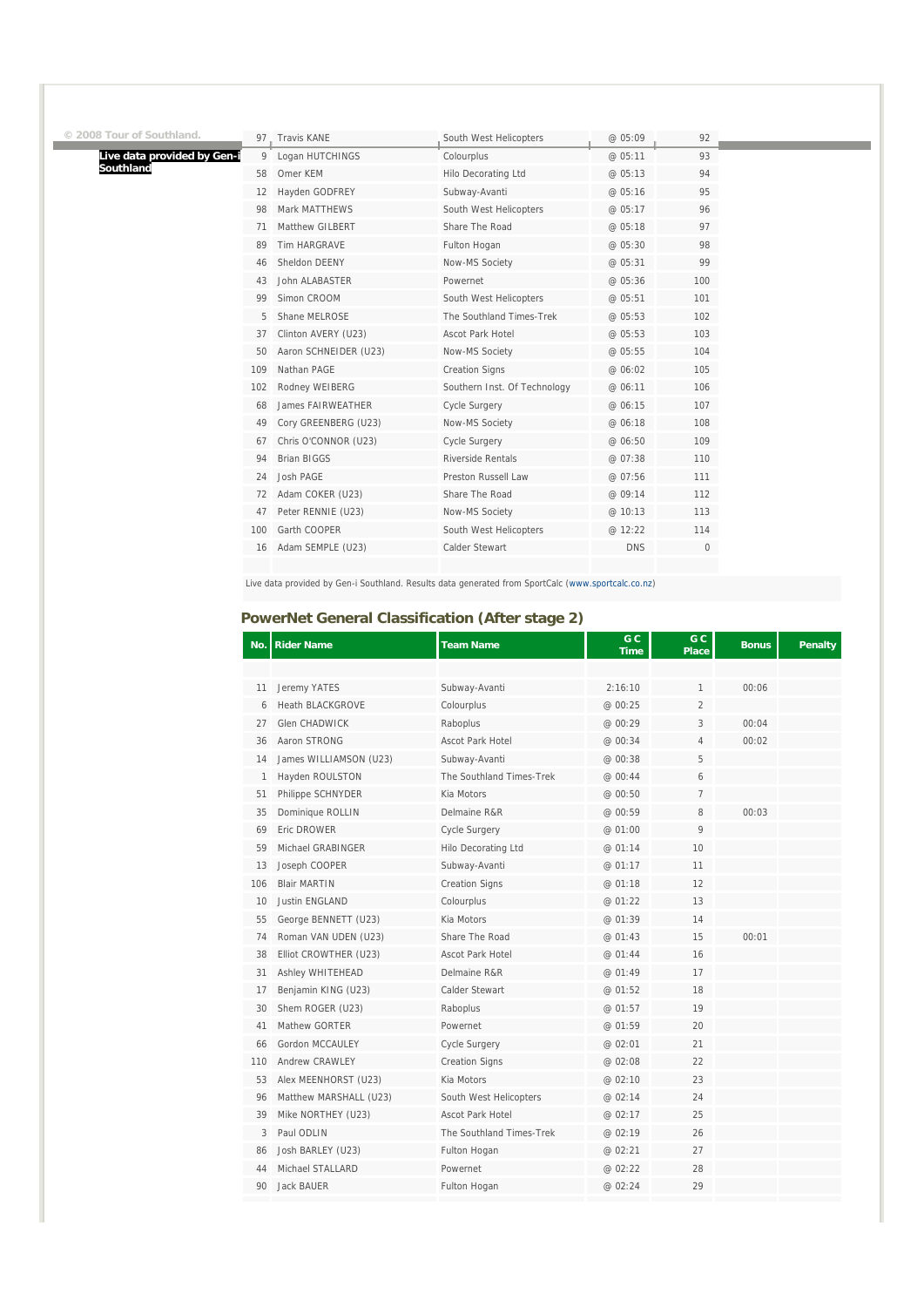| 33 <sup>1</sup> | Matt SILLARS (U23)     | Delmaine R&R                 | @ 02:28 | 30     |       |  |
|-----------------|------------------------|------------------------------|---------|--------|-------|--|
| 83              | <b>Brett DAWBER</b>    | Winton's Middle Pub          | @ 02:30 | $31 =$ |       |  |
| 28              | Peter LATHAM           | Raboplus                     | @ 02:30 | $31 =$ |       |  |
| 29              | Justin KERR            | Raboplus                     | @ 02:37 | 33     |       |  |
| 22              | <b>Brett TIVERS</b>    | Preston Russell Law          | @ 02:42 | 34     |       |  |
| 23              | Brock ROBERTS (U23)    | Preston Russell Law          | @ 02:43 | $35=$  |       |  |
| 15              | Jesse SERGENT (U23)    | Subway-Avanti                | @ 02:43 | $35=$  |       |  |
| 32              | Mark LANGLANDS (U23)   | Delmaine R&R                 | @ 02:45 | 37     |       |  |
| 111             | Richard ROLLINSON      | <b>Energy Smart</b>          | @ 02:55 | 38     |       |  |
| 4               | Michael TORCKLER (U23) | The Southland Times-Trek     | @ 02:56 | 39     |       |  |
| 108             | Alex MALONE            | <b>Creation Signs</b>        | @ 02:57 | 40     |       |  |
| 107             | David EVANS            | <b>Creation Signs</b>        | @ 02:58 | 41     |       |  |
| 19              | Alex MCGREGOR (U23)    | Calder Stewart               | @ 03:01 | 42     |       |  |
| 75              | Ryan WILLS (U23)       | Share The Road               | @ 03:09 | 43     |       |  |
| 70              | Tom SCULLY (U23)       | Cycle Surgery                | @ 03:12 | 44     |       |  |
| 34              | Sam KING-TURNER        | Delmaine R&R                 | @ 03:13 | 45     |       |  |
| 21              | Stephen ELDEN          | Preston Russell Law          | @ 03:18 | $46=$  |       |  |
| 56              | Charles DIONNE         | Hilo Decorating Ltd          | @ 03:18 | $46=$  |       |  |
| 76              | <b>Nick LOVEGROVE</b>  | Hudson Gavin Martin          | @ 03:24 | $48 =$ |       |  |
| 114             | Nicholas ATKINSON      | <b>Energy Smart</b>          | @ 03:24 | $48 =$ |       |  |
| 112             | <b>Dennis FARRELL</b>  | <b>Energy Smart</b>          | @ 03:26 | $50=$  |       |  |
| 26              | Robin REID             | Raboplus                     | @ 03:26 | $50=$  |       |  |
| 52              | Will DICKESON          | Kia Motors                   | @ 03:28 | 52     |       |  |
| 54              | Samuel EADIE (U23)     | Kia Motors                   | @ 03:29 | 53     |       |  |
| 85              | Chris SANSON (U23)     | Winton's Middle Pub          | @ 03:36 | 54     |       |  |
| 64              | Bradley ALDRICH (U23)  | Sycamore Print               | @ 03:45 | 55     |       |  |
| 93              | Jonathon ATKINSON      | <b>Riverside Rentals</b>     | @ 03:48 | 56     |       |  |
| 80              | <b>Andrew EAGLES</b>   | Hudson Gavin Martin          | @ 03:51 | 57     |       |  |
| 63              | Andy MCNAB (U23)       | Sycamore Print               | @ 03:53 | 58     |       |  |
| 7               | Marc RYAN              | Colourplus                   | @ 03:56 | 59     |       |  |
| 8               | Westley GOUGH (U23)    | Colourplus                   | @ 03:59 | 60     |       |  |
| 113             | <b>Andrew PHILLIPS</b> | <b>Energy Smart</b>          | @ 04:00 | $61 =$ |       |  |
| 57              | Chuck COYLE            | Hilo Decorating Ltd          | @ 04:00 | $61 =$ |       |  |
| 88              | <b>Scott RAINSFORD</b> | Fulton Hogan                 | @ 04:05 | 63     |       |  |
| 95              | Alan WILLIAMS          | <b>Riverside Rentals</b>     | @ 04:07 | 64     |       |  |
| 18              | Brad CARTER (U23)      | Calder Stewart               | @ 04:18 | $65=$  |       |  |
| 25              | <b>Brad HALL</b>       | Preston Russell Law          | @ 04:18 | $65=$  |       |  |
| 81              | James GIBSON           | Winton's Middle Pub          | @ 04:20 | 67     |       |  |
| 65              | Latham CROFT (U23)     | Sycamore Print               | @ 04:22 | 68     |       |  |
| 48              | Tyler LOCKE (U23)      | Now-MS Society               | @ 04:23 | 69     |       |  |
| 62              | Alexander RAY (U23)    | Sycamore Print               | @ 04:34 | 70     |       |  |
| 84              | David AYRE (U23)       | Winton's Middle Pub          | @ 04:35 | 71     |       |  |
| 115             | Colin ROBERTSON        | <b>Energy Smart</b>          | @ 04:44 | 72     |       |  |
| 73              | Aaron LAWSON (U23)     | Share The Road               | @ 04:50 | 73     |       |  |
| 82              | Leon HEXTALL (U23)     | Winton's Middle Pub          | @ 04:52 | $74 =$ |       |  |
| 105             | Tim PEARCE             | Southern Inst. Of Technology | @ 04:52 | $74 =$ |       |  |
| 40              | Bevan MASON            | Ascot Park Hotel             | @ 04:57 | 76     |       |  |
| 42              | Joel PEARSON           | Powernet                     | @ 04:59 | 77     | 00:02 |  |
| 45              | Paul WINTERBOURNE      | Powernet                     | @ 05:11 | 78     |       |  |
| 20              | James MCCOY (U23)      | Calder Stewart               | @ 05:15 | $79 =$ |       |  |
| 60              | Kirk O'BEE             | Hilo Decorating Ltd          | @ 05:15 | $79 =$ |       |  |
| 77              | Nico DE JONG           | Hudson Gavin Martin          | @ 05:23 | 81     |       |  |
| 87              | Alasdair DEMPSEY       | Fulton Hogan                 | @ 05:28 | $82 =$ |       |  |
|                 |                        |                              |         |        |       |  |
| 78              | Jamie WHYTE            | Hudson Gavin Martin          | @ 05:28 | $82 =$ |       |  |
| 103             | Matt DOUGLAS           | Southern Inst. Of Technology | @ 05:34 | 84     |       |  |
| 79              | Jeremy MEECH           | Hudson Gavin Martin          | @ 05:38 | 85     |       |  |
| 92              | Colin CORNBERG (U23)   | Riverside Rentals            | @ 05:39 | 86     |       |  |
| 101             | Jonty TAYLOR           | Southern Inst. Of Technology | @ 05:52 | 87     |       |  |
| 12              | Hayden GODFREY         | Subway-Avanti                | @ 05:53 | 88     |       |  |
| 104             | Sheldon GORTER (U23)   | Southern Inst. Of Technology | @ 06:03 | 89     |       |  |

Home | Sponsors | Course Information | Commentary and Results | Tour Teams | Classification Info | Tour Riders | Tour Competitions | Tour Media | Schools | Race Manual and Booklet | Officials | Tour Gallery | Tour Links | Past Tours | History | Contacts | Sitemap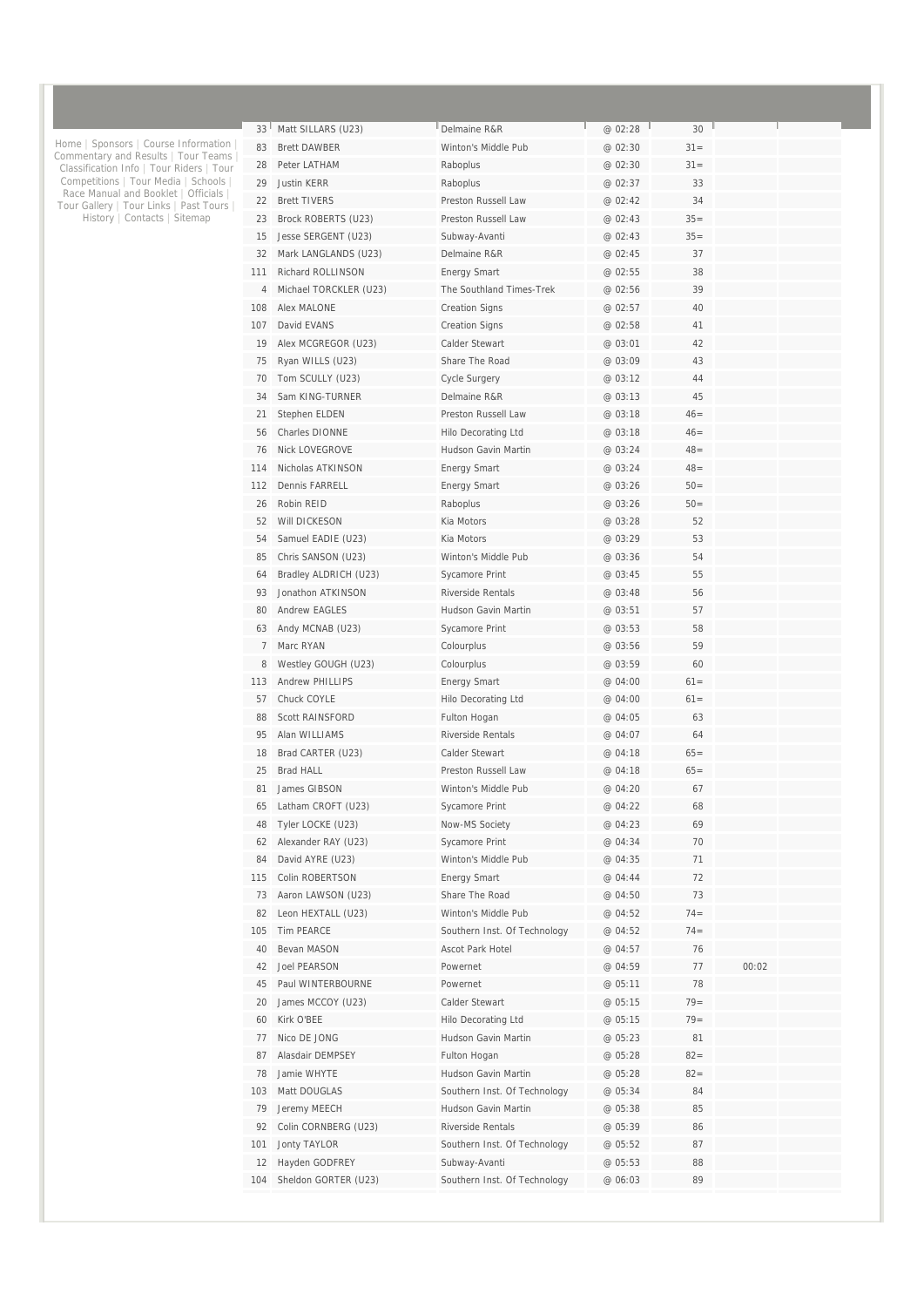| 37  | Clinton AVERY (U23)   | Ascot Park Hotel             | @ 06:13    | 90     |  |
|-----|-----------------------|------------------------------|------------|--------|--|
| 43  | John ALABASTER        | Powernet                     | @ 06:14    | 91     |  |
| 97  | <b>Travis KANF</b>    | South West Helicopters       | @ 06:17    | 92     |  |
| 109 | Nathan PAGE           | <b>Creation Signs</b>        | @ 06:24    | 93     |  |
| 98  | Mark MATTHEWS         | South West Helicopters       | @ 06:25    | $94 =$ |  |
| 46  | Sheldon DFFNY         | Now-MS Society               | @ 06:25    | $94 =$ |  |
| 68  | James FAIRWEATHER     | Cycle Surgery                | @ 06:25    | $94 =$ |  |
| 91  | Winston BRIGGS        | Riverside Rentals            | @ 06:37    | 97     |  |
| 71  | Matthew GILBERT       | Share The Road               | @ 06:39    | $98 =$ |  |
| 5   | Shane MELROSE         | The Southland Times-Trek     | @ 06:39    | $98 =$ |  |
| 50  | Aaron SCHNEIDER (U23) | Now-MS Society               | @ 06:49    | 100    |  |
| 99  | Simon CROOM           | South West Helicopters       | @ 06:59    | 101    |  |
| 9   | Logan HUTCHINGS       | Colourplus                   | @ 07:05    | 102    |  |
| 2   | Sam BEWLEY (U23)      | The Southland Times-Trek     | @ 07:07    | 103    |  |
| 49  | Cory GREENBERG (U23)  | Now-MS Society               | @ 07:12    | 104    |  |
| 102 | Rodney WEIBERG        | Southern Inst. Of Technology | @07:13     | 105    |  |
| 89  | <b>Tim HARGRAVE</b>   | Fulton Hogan                 | @ 07:19    | 106    |  |
| 58  | Omer KEM              | Hilo Decorating Ltd          | @ 07:43    | 107    |  |
| 67  | Chris O'CONNOR (U23)  | <b>Cycle Surgery</b>         | @ 08:02    | 108    |  |
| 94  | <b>Brian BIGGS</b>    | Riverside Rentals            | @ 08:41    | 109    |  |
| 72  | Adam COKER (U23)      | Share The Road               | @ 09:59    | 110    |  |
| 61  | Daniel SEAGAR (U23)   | Sycamore Print               | @ 10:48    | 111    |  |
| 47  | Peter RENNIE (U23)    | Now-MS Society               | @ 11:07    | 112    |  |
| 24  | Josh PAGE             | Preston Russell Law          | @ 12:33    | 113    |  |
| 100 | Garth COOPER          | South West Helicopters       | @13:46     | 114    |  |
| 16  | Adam SEMPLE (U23)     | Calder Stewart               | <b>DNS</b> |        |  |
|     |                       |                              |            |        |  |

Live data provided by Gen-i Southland. Results data generated from SportCalc (www.sportcalc.co.nz)

## **Teams Classification (After stage 2)**

### **Sponsored by WENSLEY'S AVANTI PRO, INVERCARGILL**

| <b>Team Name</b>             | <b>GC Time</b> |
|------------------------------|----------------|
|                              |                |
| Subway-Avanti                | 6:50:31        |
| Ascot Park Hotel             | @ 02:36        |
| Kia Motors                   | @ 02:38        |
| Raboplus                     | @ 02:59        |
| Delmaine R&R                 | @ 03:18        |
| Colourplus                   | @03:42         |
| The Southland Times-Trek     | @ 03:58        |
| Cycle Surgery                | @ 04:12        |
| <b>Creation Signs</b>        | @ 04:22        |
| Hilo Decorating Ltd          | @ 06:15        |
| Preston Russell Law          | @ 06:42        |
| Fulton Hogan                 | @ 06:49        |
| Calder Stewart               | @ 07:10        |
| Powernet                     | @ 07:21        |
| Share The Road               | @ $07.42$      |
| <b>Energy Smart</b>          | @ 07:44        |
| Winton's Middle Pub          | @ 08:22        |
| <b>Sycamore Print</b>        | @ 09:59        |
| Hudson Gavin Martin          | @ 10:37        |
| Riverside Rentals            | @ 11:24        |
| South West Helicopters       | @ 12:55        |
| Southern Inst. Of Technology | @ 14:17        |
| Now-MS Society               | @ 15:36        |
|                              |                |

Live data provided by Gen-i Southland. Results data generated from SportCalc (www.sportcalc.co.nz)

## **Sprint Ace Classification (after stage 2)**